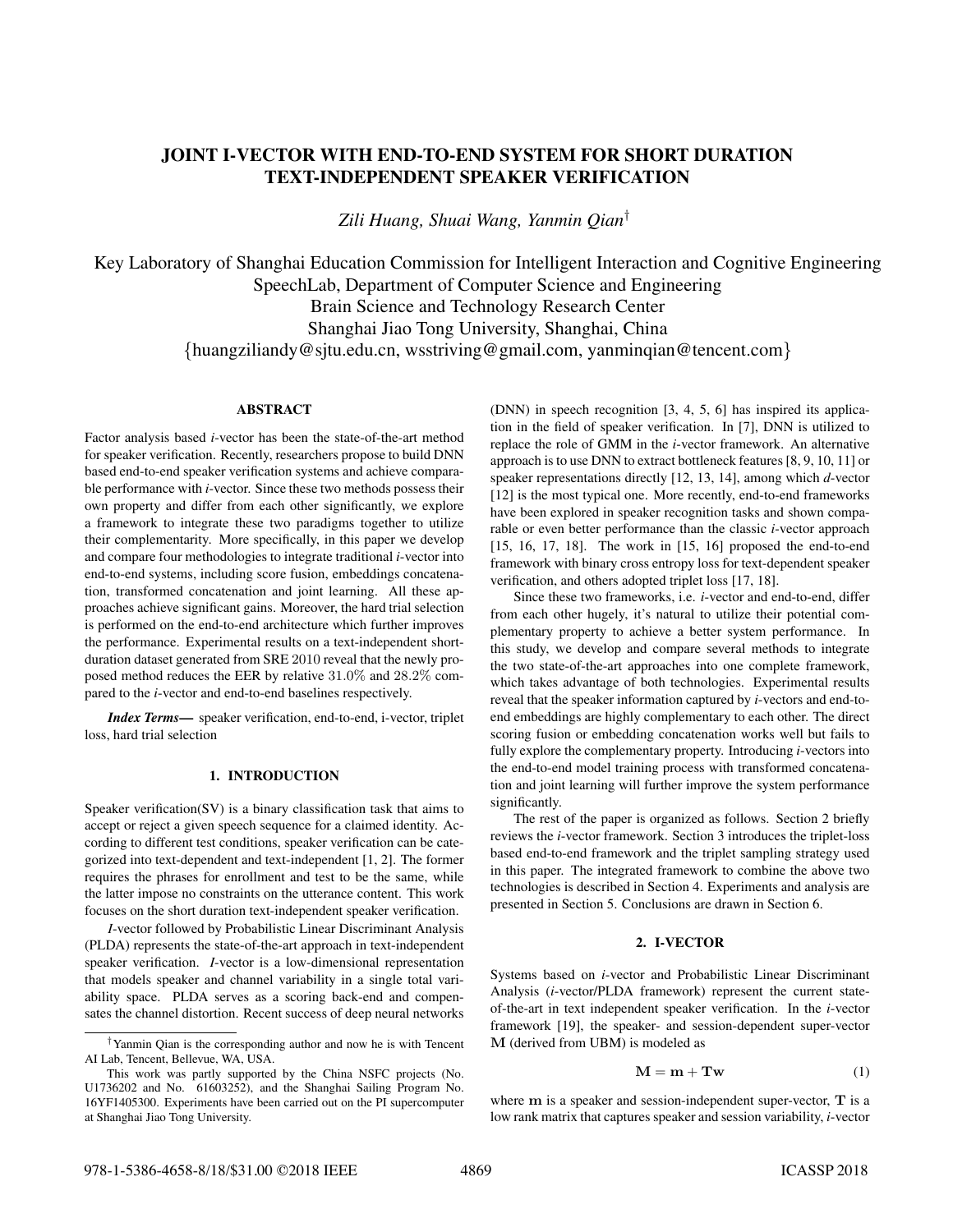is the posterior mean of w. After extracting *i*-vectors, PLDA is usually adopted as the scoring back-end. It compensates the impact of channel in the *i*-vector space and achieves better performance than simple cosine similarity scoring.

# 3. END-TO-END SPEAKER VERIFICATION

End-to-end speaker verification can follow different paradigms [15, 16, 17, 18, 20]. In this paper, the triplet-loss based end-to-end system is adopted, the architecture is illustrated in Figure 1. In the training stage, frame level features are extracted and fed into a deep model. Frame embeddings derived from deep models are averaged in the temporal pooling layer to form utterance embeddings which are then L2 normalized onto an unit hypersphere. Triplet loss is calculated using the utterance embeddings in the same triplet and back-propagation algorithm is performed to update parameters. In the evaluation stage, enrolled utterance embeddings from the same speakers are averaged to obtain speaker embeddings. Euclidean distance between speaker embeddings and test utterance embeddings are calculated, which can be utilized for the final speaker verification decision. In this work, a VGG-style convolution neural network (CNN) [21] is used as the deep model, which will be described in Section 5.



Fig. 1. End-to-end speaker verification system architecture with triplet loss

#### 3.1. Triplet Loss

Aiming to minimize the within-class distance and simultaneously maximize the between-class distance, triplet loss is not as "greedy" as the pair-wise loss used in [15]. Triplet loss takes three inputs, including an anchor (an utterance from a specific speaker), a positive sample (an utterance from the same speaker) and a negative sample (an utterance from a different speaker). The loss  $L$  for an utterance triplet  $(u^a, u^p, u^n)$  is defined as

$$
L(u^a, u^p, u^n) = [||f(u^a) - f(u^p)|| - ||f(u^a) - f(u^n)|| + \alpha]_+ (2)
$$

where  $f(u)$  denotes the embedding of the utterance  $u, \alpha$  is an empirically defined margin enforced between positive and negative pairs and the operator  $[x]_+ = max(x, 0)$ .  $||f(u_1) - f(u_2)||$  denotes the Euclidean distance between two embeddings  $f(u_1)$  and  $f(u_2)$ . The total loss is the sum of loss computed on all triplets.

## 3.2. Triplet Sampling Strategy

Triplet sampling strategy plays a vital role in the training of the neural network. A good triplet sampling strategy leads to fast convergence and high verification accuracy. In our study, the similar triplet sampling strategy in [18] is followed. We divide the speakers into different groups and generate triplets in the same group. To be specific, given each group consists of  $n$  speakers and each person has  $k$  utterances, we create triplets for every positive pairs and the negative samples are randomly selected. In each epoch,  $n \times k \times (k-1)/2$  triplets are created and we further reduce the number of triplets by only keeping triplets that violate the constraint  $||f(u^a) - f(u^p)|| + \alpha < ||f(u^a) - f(u^n)||.$ 

# *3.2.1. Hard trial selection*

In addition to the basic triplet sampling strategy [18], hard trial selection is applied to improve system performance. We select hard negative samples at utterance level or speaker level. Hard negative sampling at utterance level means that for each triplet we select the negative sample whose Euclidean distance is closest to the anchor. Hard negative sampling at speaker level gathers the speakers with similar embeddings into the same group. More specifically, we randomly select one speaker from the training set as the center and find his  $(n - 1)$ -nearest neighbors in the speaker embedding space to form a group containing  $n$  speakers and create triplets among them. In our experiment, hard negative sampling at speaker level clearly outperforms that on utterance level and obtained considerable EER reduction.

# 4. JOINT I-VECTOR WITH END-TO-END SYSYEM

Factor analysis based *i*-vector approach follows a generative modeling paradigm, whereas neural networks based end-to-end model is discriminatively trained. We believe that the speaker information they obtained is highly complementary to each other. Accordingly we want to combine these two architectures into one integrated framework to take both advantages. Four combination strategies are explored and compared.

# 4.1. Score Fusion

Score fusion has been widely used due to its simplicity and effectiveness. The scores obtained via end-to-end system and *i*-vector system are normalized to comparable scales and averaged to obtain the final score for the decision.

# 4.2. Model Fusion

Rather than operating on the scores, we also explore the methods to combine two systems at model level. Three distinct modes for model fusion are proposed.

#### *4.2.1. Direct concatenation of embeddings*

The last layer of the end-to-end system can be regarded as an embedding extraction layer. The output of this layer is perceived as embedded speaker representation, which is similar to DNN embedding in [22]. The learned embedding can then be directly concatenated with the standard *i*-vector to form a new combined vector for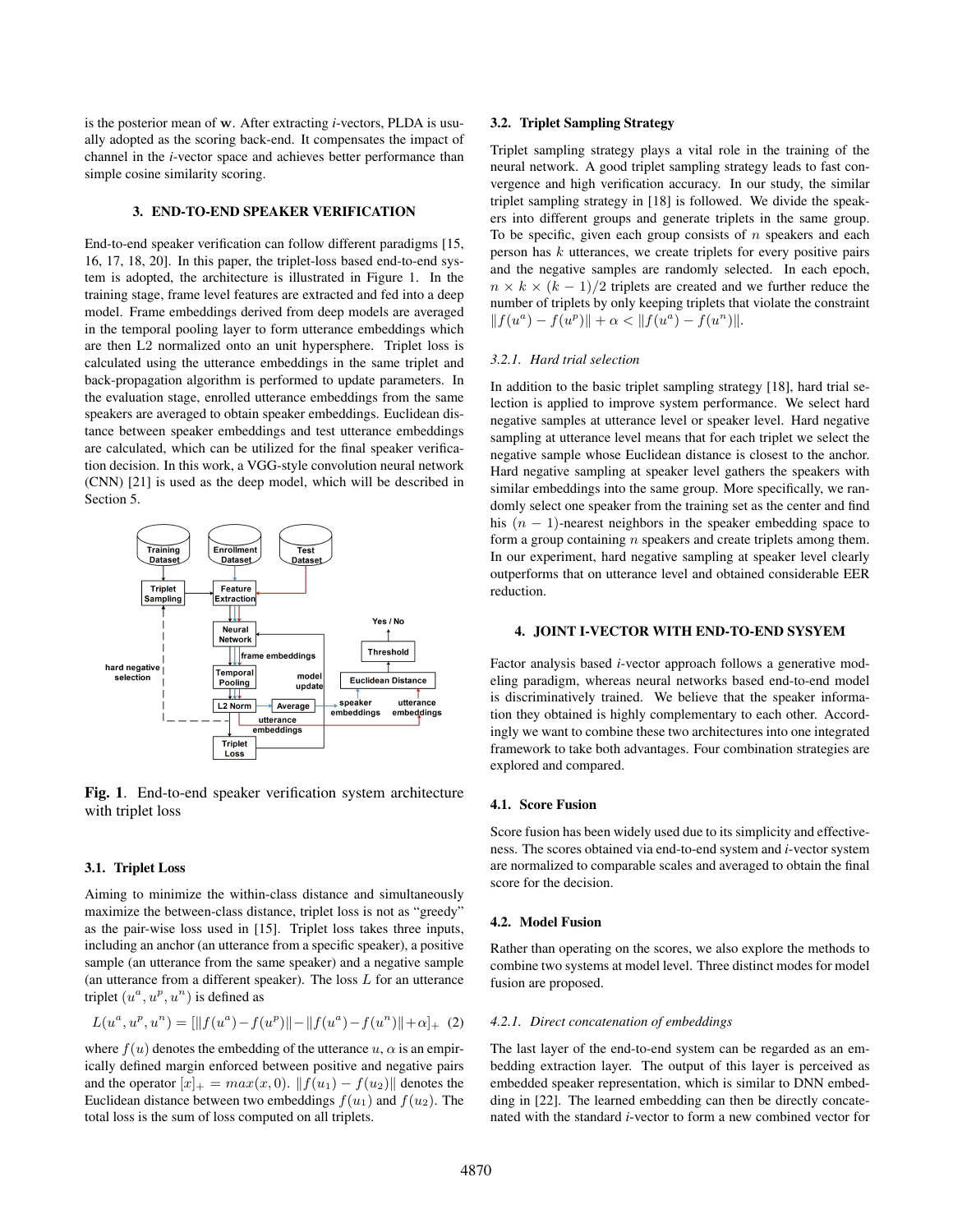speaker representation. It should be noted that the direct concatenation mode is also simple and requires no additional training stage, which is different from the next two methods.

#### *4.2.2. Transformed concatenation of embeddings*

Direct concatenation without any additional training stages is simple. However, it may not fully explore the complete complementary property from both speaker embeddings. Moreover, the direct concatenation increases the vector dimensions which consumes more computational cost in testing. Thus we proposed a newly trained transformation for the embedding concatenation as illustrated in Figure 2. The whole architecture can be divided into two parts, speaker embedding learning and embedding fusion learning. We wish to extract speaker discriminant features in the first part and learn how to effectively combine different speaker embeddings in the second part. For this transformed concatenation, we keep the parameters of the front-end CNN network fixed assuming that the quality of speaker discriminant features is high enough, and only train the linear transformed projection layer. The same triplet loss as described above is used to optimize the transformed projection layer.



Fig. 2. The proposed architecture of integrating *i*-vector with end-to-end framework for speaker verification

### *4.2.3. Joint learning*

The same architecture in the previous transformed embeddings concatenation is utilized in joint learning mode. The only difference is that instead of keeping the parameters of the speaker embedding learning part unchanged, the whole system is optimized and updated in an end-to-end training manner. By joint learning with *i*-vector, the new embeddings from the projection layer tend to be more effective. Experiments reveal that this system has the lowest equal error rate (EER) and the derived embeddings with joint learning show the highest discrimination ability among different speaker embeddings.

# 5. EXPERIMENTS

### 5.1. Data Preparation

We evaluate the performance of our proposed methods on a shortduration dataset generated from the NIST SRE corpus. This short duration text-independent task is more difficult and interesting for speaker verification. The training set consists of selected data from

SRE04-08, Switchboard II phase 2, 3 and Switchboard Cellular Part1, Part2. After removing silence frames using an energy-based VAD, the utterances are chopped into short segments (ranging from 3-5s). The final training set contains 4000 speakers and each speaker has 40 short utterances. The enrollment set and test set are derived from NIST SRE 2010 following a similar procedure. The enrollment set contains 300 models (150 from male speakers and 150 from female speakers) and each model is enrolled by 5 utterances. The test set contains 4500 utterances from the 300 models in the enrollment set. The trial list we create contains 392660 trials. There are 15 positive samples and 1294 negative samples on average for each model. No cross-gender trial exists.

#### 5.2. Implementation Details

The baseline is a standard *i*-vector / PLDA system based on Kaldi SRE10 V1 recipe [23]. The front-end features are 20-dimension MFCCs with a frame-length of 30ms. Delta and acceleration are appended to create 60-dimension feature vectors. 2048-mixture full covariance UBM and total variability matrix are trained using the generated training set. The dimension of extracted *i*-vectors is 400. PLDA serves as a scoring back-end.

In our end-to-end system, 36-dimension Fbank features are extracted as front-end features. The 17-frame context window is appended to form the  $17 \times 36$  time-frequency feature maps for each frame. The VGG-style CNN [21], shown in Figure 3, is adopted in our system. It contains 4 convolution layers, 2 pooling layers and 1 fully-connected layer to produce the frame embeddings. The frame embeddings are then averaged to utterance embeddings with temporal pooling and L2 normalization. 2400 utterances from 60 speakers are selected in each epoch during the training process. For each positive pair, we randomly select another negative utterance to create a triplet.  $60 \times 40 \times 39/2 = 46800$  triplets are generated in each epoch.

The performances of the *i*-vector and end-to-end baselines are shown on the top position of Table 1. In our experiment, 5 utterances are used for enrollment. Experimental results reveal that our end-toend system performs slightly better than the *i*-vector system, which is consistent with the work in [16, 18].



Fig. 3. VGG-style CNN architecture in our end-to-end system

#### 5.3. Results and Analysis

### *5.3.1. Evaluation on integrating i-vector with end-to-end speaker verification systems*

The proposed new approaches to integrate the *i*-vector with end-toend framework are evaluated and the results are illustrated on the bottom part of Table 1 (with 5 utterances for enrollment). In Table 1, "basic" and "hard trial" refer to two triplet sampling strategies described in Section 3.2. It is observed that hard trial sampling strategy consistently outperforms basic sampling strategy for all end-to-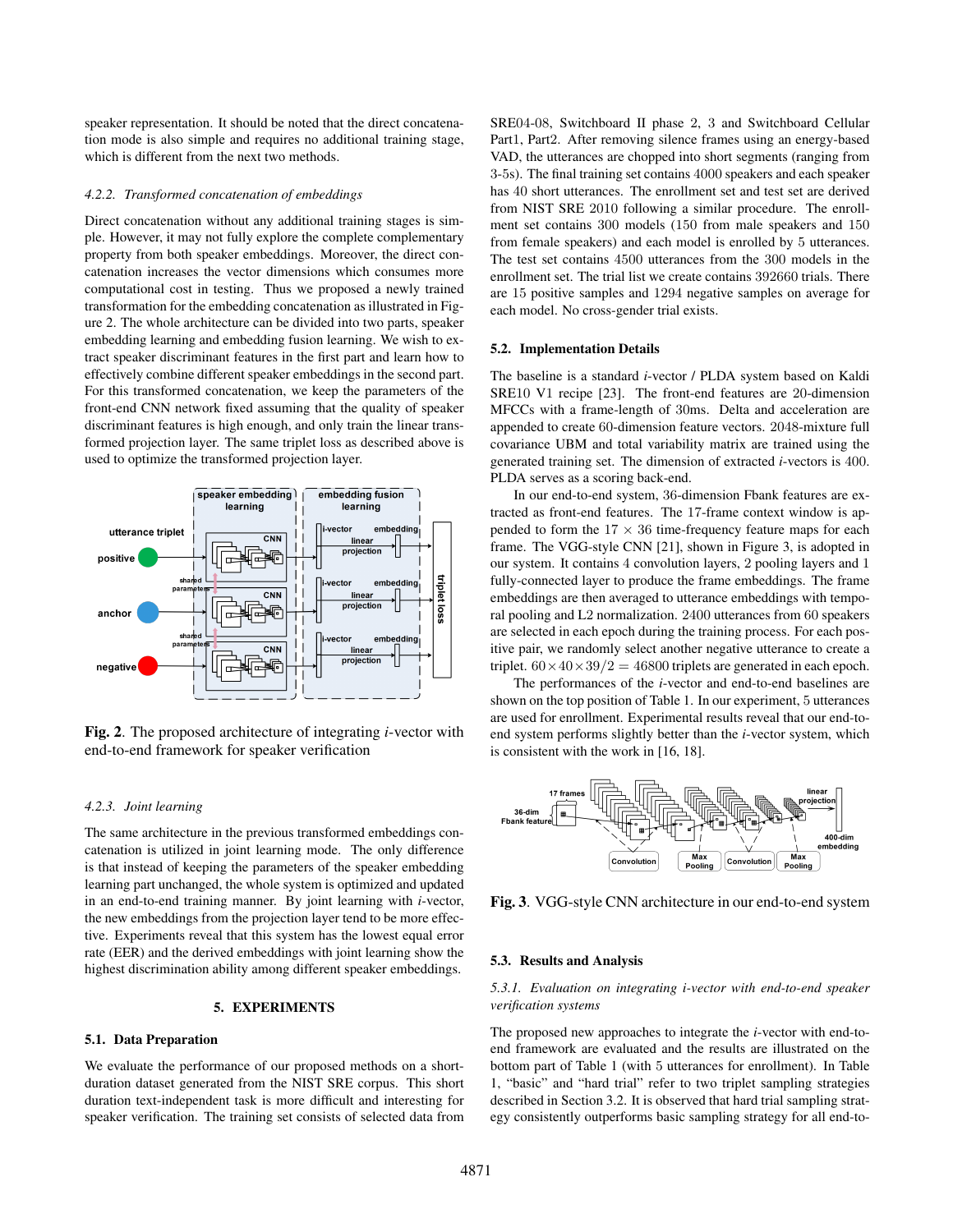

Fig. 4. Visualization of different speaker embeddings: (a) *i*-vector. (b) embedding from the basic end-to-end system. (c) embedding from the proposed joint learning end-to-end system.

end involved speaker verification systems. Compared with two baselines, integrating *i*-vector with end-to-end systems improves system performance no matter which combination mode is adopted. Direct score fusion and naive embedding concatenation achieve obvious improvements. However, the improvements are not as large as the other two methods with parameter updating. Several points are revealed by these results: (1) Training end-to-end systems requires careful data preparation and trial selection, e.g. strategies such as hard trial selection help a lot. (2) *I*-vector system and end-to-end system contain a huge complementarity on the speaker knowledge representation, which can be utilized to improve system performance. (3) The complementary property can not be fully exploited by direct score fusion or naive embedding concatenation methods, in contrast embedding concatenations with parameter updating obtain a much larger improvement.

Among all the systems, the end-to-end speaker verification system with joint learning *i*-vector integration achieves the best system performance. The EER is reduced from 4.96% to 3.42%, relative 31.0% improvement compared to the *i*-vector system.

Table 1. Equal error rate (EER, %) comparison of different approaches to integrating *i*-vector with the end-to-end system

| Method                    | hasic | hard trial |  |
|---------------------------|-------|------------|--|
| <i>i</i> -vector/PLDA     | 4.96  |            |  |
| basic end-to-end          | 4.91  | 4.76       |  |
| score fusion              | 4.67  | 4.51       |  |
| direct concatenation      | 4.31  | 4.04       |  |
| transformed concatenation | 4.16  | 3.53       |  |
| joint learning            | 3.96  | 3.42       |  |

Then, the influence of different enrollment utterance numbers is investigated on the proposed systems. The EER comparison is given in Table 2. Our newly proposed architecture integrating *i*vector with end-to-end systems by joint learning significantly outperforms the traditional *i*-vector and basic end-to-end systems under all conditions with different enrollment utterance numbers. Another interesting finding is that the performance gap between the new proposed approach and previous method is enlarged significantly by the increased enrollment utterance numbers.

Table 2. EER (%) comparison of different enrollment utterance numbers

| utt number            |      |      |      | 10   |
|-----------------------|------|------|------|------|
| <i>i</i> -vector/PLDA | 8.53 | 5.47 | 4.96 | 4 44 |
| basic end-to-end      | 8.84 | 5.51 | 4.76 | 4.44 |
| joint learning        | 7.64 | 4.13 | 3.42 | 2.93 |

### *5.3.2. Speaker embeddings visualization and analysis*

Finally, different speaker embeddings, including the standard *i*vectors, embeddings from the basic end-to-end system and embeddings from the joint learning end-to-end system, are visualized and compared, as shown in Figure 4. Each point represents a projected utterance embedding by t-SNE [24] and each color represents one speaker. It is observed that although *i*-vector has obvious discrimination between speakers, the within-speaker variability is large. The embeddings extracted from the basic end-to-end system shows reduced within-speaker variance, which is benefited from the triplet loss criterion on model optimization. However, the between-speaker distance among some of speakers is not large enough. The embeddings extracted from the newly proposed joint learning end-to-end system take both advantages from the previous two speaker embeddings and show superior property on both the within-speaker variance and between-speaker distance. This observation is also consistent with the results in Table 1 and Table 2.

## 6. CONCLUSION

This work shows that factor analysis based *i*-vector and deep model based end-to-end system contain highly complementary speaker knowledge. Accordingly we explore a framework to integrate both *i*-vector and end-to-end technologies into a paradigm to improve the system performance. Four combination approaches are developed and evaluated on a short duration text-independent speaker verification dataset based on SRE 2010. Compared to the *i*-vector baseline, the proposed joint learning framework reduces the EER by 31.0% relatively. This improvement can be further enlarged to 34.0% when with more enrollment utterances.